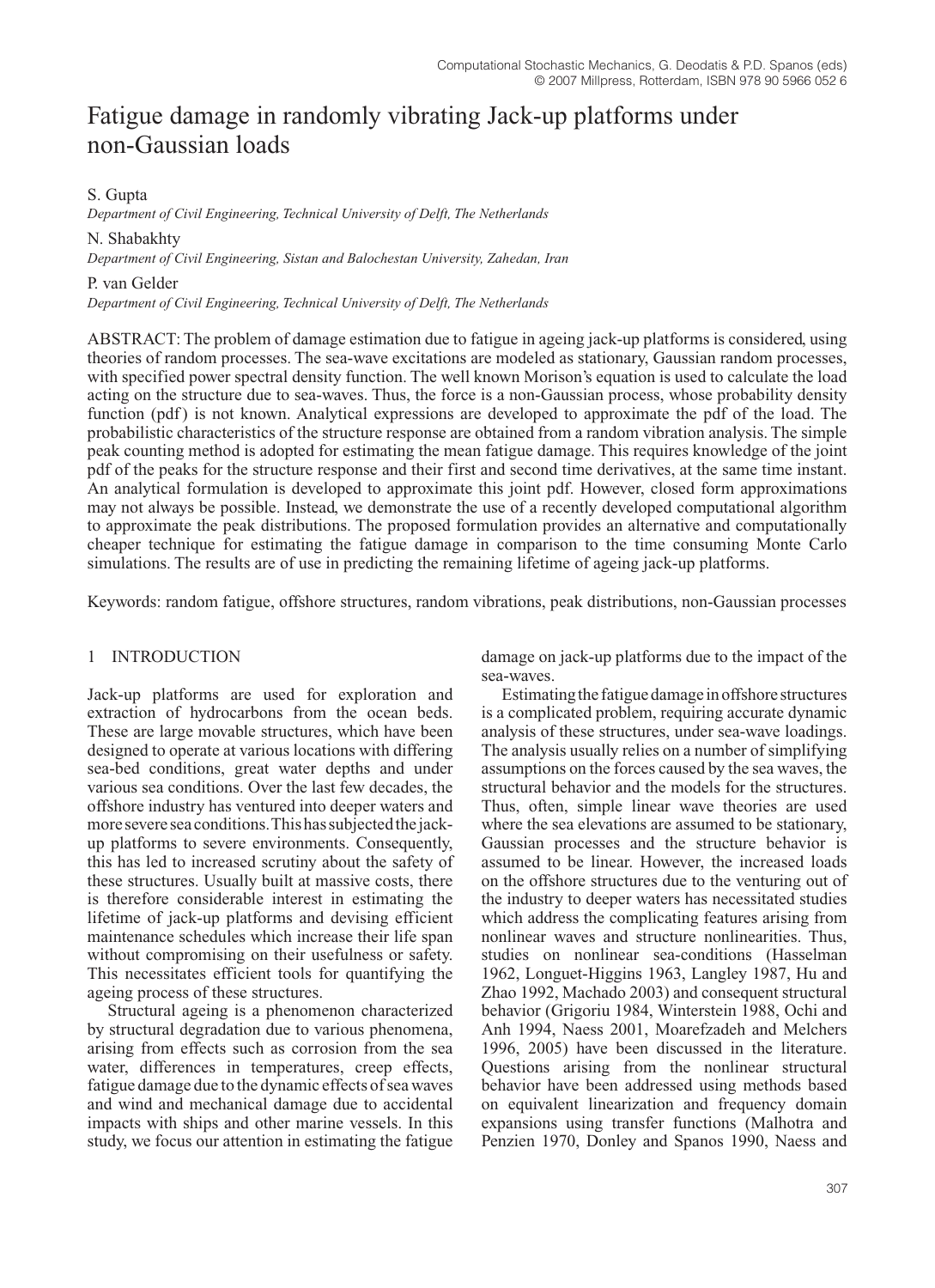Ness 1992, Winterstein et al. 1994, Li et al. 1995, Paik and Roesset 1996).

As in many areas of random vibrations, estimates of the expected fatigue damage may be obtained via the Monte Carlo method (Grigoriu 1995, Marczyk 1999). The Monte Carlo method basically involves digital generation of an ensemble of random loads, repeated deterministic analyses of a structure subjected to each sample loading and statistical processing of the results obtained from each deterministic analysis. It is well established that the Monte Carlo method offers the best accuracy subject to the limitations of the sample size considered in the analysis. However, high computational costs and large data storage requirements often, prove to be major limitations in implementation of this technique. This is particularly true in random fatigue analysis, which usually involves repeated analysis of long time histories. On the other hand, analytical methods, though often built on certain assumptions, provide elegant and easy to compute solutions, which have acceptable levels of accuracy.

In this paper, we develop analytical approximations for the expected fatigue damage in randomly vibrating jack-up platforms. The sea wave elevations are assumed to be modeled as stationary Gaussian random processes. The forces acting on the structure are calculated using well known expressions and are non-Gaussian in nature. Consequently, the stresses developed in the structure are also non-Gaussian. The fatigue damage is assumed to be expressible using the peak counting method (Madsen et al. 1986, Sobczyk and Spencer 1994). This, in turn, requires the knowledge of the distribution of the peaks for the stresses developed in the structure (Lin 1967, Nigam 1983, Lutes and Sarkani 1994). Here, the stresses are modeled as random processes and are inherently non-Gaussian in nature, with unknown probability density function (pdf). The focus of this paper is on developing analytical approximations for the peak distributions for the random stresses. This, in turn, implies the need for developing approximations for the joint pdf for the non-Gaussian process (stress), its first and second time derivatives, at any time instant. Here, we propose an analytical method to develop approximations for the joint pdf of the non-Gaussian process, and its first and second time derivatives. Techniques for approximating these expressions have been developed recently (Gupta and van Gelder, 2005). The underlying principles of these techniques had been originally proposed by Naess (1985) for a limited class of problems and recently, had been extended to include a wider class of problems (Gupta and van Gelder, 2007). The approximations for the joint pdf, in turn, lead to analytical expressions for the pdf of the peaks for the non-Gaussian stresses. These expressions are subsequently used in estimating the expected fatigue damage, when the peak counting principles are employed in estimating fatigue damage due to random loadings.

### 2 PROBLEM STATEMENT

We consider the mean fatigue damage induced in a jack-up platform, subjected to Gaussian sea excitations. The structure is assumed to exhibit only linear behavior. If the structure is discretized using finite elements, the governing equations of motion can be represented as

$$
\mathbf{M}\ddot{\mathbf{Z}}(t) + \mathbf{C}\dot{\mathbf{Z}}(t) + \mathbf{K}\mathbf{Z}(t) = \mathbf{F}(t),
$$
\n(1)

where, **M**, **C** and **K** are the structure mass, damping and stiffness matrices of dimensions  $n \times n$ ,  $Z(t)$ ,  $Z(t)$ , &  $Z(t)$  are *n*-dimensional vectors for the nodal accelerations, velocities and the displacements, *t* is time and  $\mathbf{F}(t) = \mathbf{\Lambda} f(t)$  is the *n*-dimensional vector for the nodal forces. Here,  $\Lambda$  is a *n*-dimensional vector of constants, which account for the wave velocity variations with depth and  $f(t)$  is a time varying function for the force induced on the structure on account of the wave excitations. Calculating  $f(t)$  using the well known Morison's equations (Nigam and Narayanan, 1994), it can be shown that

$$
f(t) = f_1(t) + f_0(t),
$$
 (2)

where,  $f_I(t)$  is the inertial force due to the water particle acceleration and  $f<sub>D</sub>(t)$  is the force arising due to hydrodynamic drag. Mathematically, these are represented as

$$
f_I(t) = C_M \rho \frac{\pi D^2}{4} \dot{u}(t),
$$
 (3)

$$
f_D(t) = \frac{1}{2} C_D \rho D |u(t)| u(t), \qquad (4)
$$

where,  $u(t)$  and  $\dot{u}(t)$  are respectively, the water particle velocity and accelerations, D is the diameter of the cylindrical platform supports,  $\rho$  is the density of the water and  $C_M$  and  $C_D$  are respectively, the inertial and drag coefficients. In calculating  $f_D(t)$ , we assume that the structure is stiff and ignore the effect of the relative velocity due to the movement of the structural member.

As is well known, fatigue damage occurs due to stress reversals and hence counting the number of cycles for a particular load constitutes an important aspect in fatigue analysis. The incremental fatigue damage due to a loading is proportional to the amplitude of a cyclic load and the total fatigue damage is estimated by assuming a suitable damage accumulation rule (Sobczyk and Spencer, 1992), such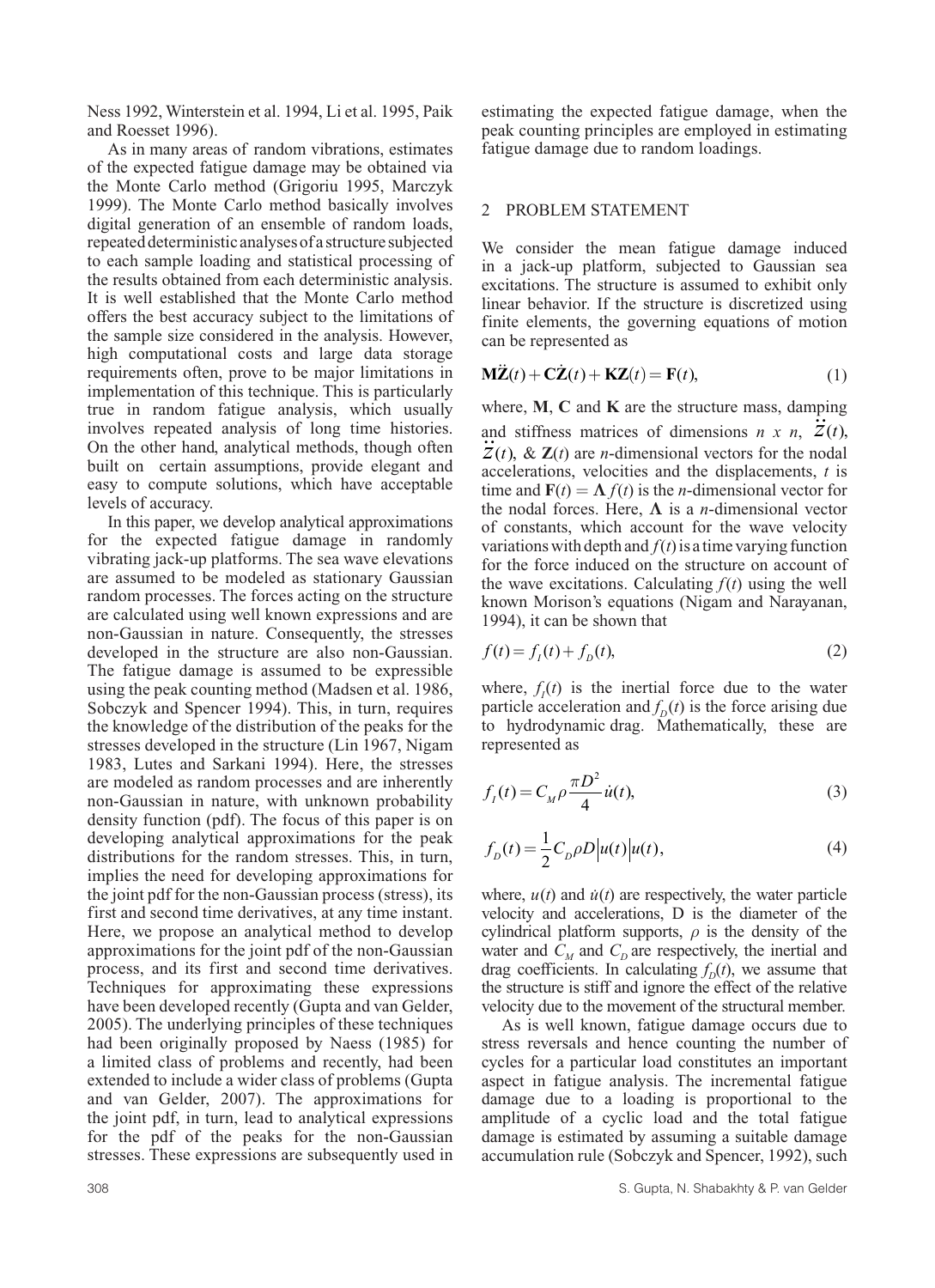as, the Palmgren-Miner's hypothesis. Here, the fatigue damage at time  $t$ , denoted by  $D(t)$ , due to loading *Z*(*t*), is given by the relation

$$
D(t) = \sum_{j=1}^{Z(t)} \alpha s_j^{\beta},\tag{5}
$$

where,  $\alpha$  and  $\beta$  are material properties, determined from experiments and *s* denotes the stress levels for the counted cycles. The fatigue damage caused by a random load is evaluated after estimating the number of cycles corresponding to various stress levels. It can be shown that the expected fatigue damage per unit time,  $E [d(t)]$ , is given by the relation (Tovo, 2002)

$$
E[d(t)] = v_a \alpha \int_0^\infty s^\beta p_a(s) \, ds,\tag{6}
$$

when the mean stress effect is neglected. Here,  $p_a(\bullet)$ is the probability density function of the random amplitude levels,  $a$ , and  $v_a$  is the mean rate of occurrence for the cycles. When the peak counting method is considered, the pdf for the amplitudes may be replaced by the pdf for the peaks of the loading process *Z*(*t*). Also, it can be shown that  $\nu_a = \nu_p$  (Rychlik, 1993). This implies that Eq. (6) can be written as

$$
E[d(t)] = v_p \alpha \int_0^\infty s^\beta p_p(s) \, ds. \tag{7}
$$

Here,  $p_p(s)$  denotes the pdf for the peaks of the random process  $Z(t)$ . The mean occurrence rate of the peaks can be calculated from the well-known Rice's formula (Rice, 1954)

$$
v_p = \int_{-\infty}^{0} \ddot{z} p_{\dot{z}\dot{z}}(0, \dot{z}) d\ddot{z}.
$$
 (8)

Here,  $p_{\text{zz}}(\dot{z}, \ddot{z})$  is the joint pdf for  $\ddot{Z}$  (*t*) and *Z* .. (*t*). If  $Z(t)$  is assumed to be stationary, the expected fatigue damage for a time duration of *T* is thus given by

$$
E[D(t)] = TE\big[d(t)\big].\tag{9}
$$

In this study, we assume that the water particle velocity  $u(t)$  can be modeled as a stationary, Gaussian random process. Since the time derivative of a Gaussian random process is also Gaussian,  $\dot{u}(t)$ , and in turn,  $f_l(t)$ , are Gaussian random processes. However,  $f_D(t)$ being a nonlinear function of  $u(t)$ , is non-Gaussian. This implies that even if the structure behavior is assumed to be linear, the structure response, at the  $i<sup>th</sup>$  location (node),  $Z_i(t)$ , is non-Gaussian and can be represented as

$$
Z_i(t) = g[u(t)].
$$
\n(10)

where, *g*[•] is a nonlinear transformation function. As is well known, the probability distribution function (PDF) for the peaks of *Z*(*t*), above a threshold level *z*, is given by (Nigam 1983, Lutes and Sarkani 1996)

$$
P_{pz}(z;t) = 1 - \frac{1}{\psi} \int_{z}^{\infty} \int_{-\infty}^{0} \dot{z} p_{z\dot{z}\dot{z}}(z,0,\ddot{z};t) d\ddot{z} dz \tag{11}
$$

where,  $p_z$  is the random variable denoting the peaks of the response  $Z(t)$ ,

$$
\psi = \int_{-\infty}^{0} \ddot{z} p_{\dot{z}\dot{z}}(0, \ddot{z}; t) d\ddot{z},\tag{12}
$$

and  $p_{z\bar{z}\bar{z}}(\cdot)$  is the instantaneous joint pdf for  $Z(t)$  and its first and second time derivatives. The corresponding pdf for  $p_z$  is given by

$$
p_{p_z}(z;t) = \frac{1}{\psi} \int_{-\infty}^{0} \ddot{z} p_{z\dot{z}\dot{z}}(z,0,\ddot{z};t) d\ddot{z}.
$$
 (13)

Since  $f(t)$  in Eq. (1) is non-Gaussian, the structure response  $Z(t)$  is non-Gaussian, whose pdf is difficult to estimate. The knowledge of the joint pdf  $p_{\overrightarrow{z}z\overrightarrow{z}}(\cdot)$  is not available either. The focus of this study is to first obtain approximations for  $p_{zz\bar{z}}(•)$  and subsequently, develop approximations for the expected fatigue damage, *E*[*D*(*t*)]. This has been discussed in the following section.

#### 3 FORMULATION

We assume that *u*(*t*) is a stationary, Gaussian random process with specified power spectral density function (PSD),  $S_{uu}(\omega)$ , and with mean velocity  $u_0$ . Following the spectral representation of a random process, *u*(*t*) can be expressed as

$$
u(t) = u_0 + \sum_{j=-N}^{N} (X_j + iY_j),
$$
\n(14)

where,

$$
X_j = \frac{\sigma_j}{2} [U_j \cos(\omega_j t) + V_j \sin(\omega_j t)], \qquad (15)
$$

$$
Y_j = \frac{\sigma_j}{2} [U_j \sin(\omega_j t) - V_j \cos(\omega_j t)].
$$
\n(16)

Here,  $U_j$  and  $V_j$  are mutually independent standard normal random variables, *N* denotes the number of discretized segments for the PSD,  $S_{uu}(\omega)$ ,  $\sigma_j^2$  is the area of the  $j^{\text{th}}$  segment, corresponding to frequency  $\omega_i$  and  $i = \sqrt{-1}$ . It must be noted here that  $X_j$  and  $Y_j$  are mutually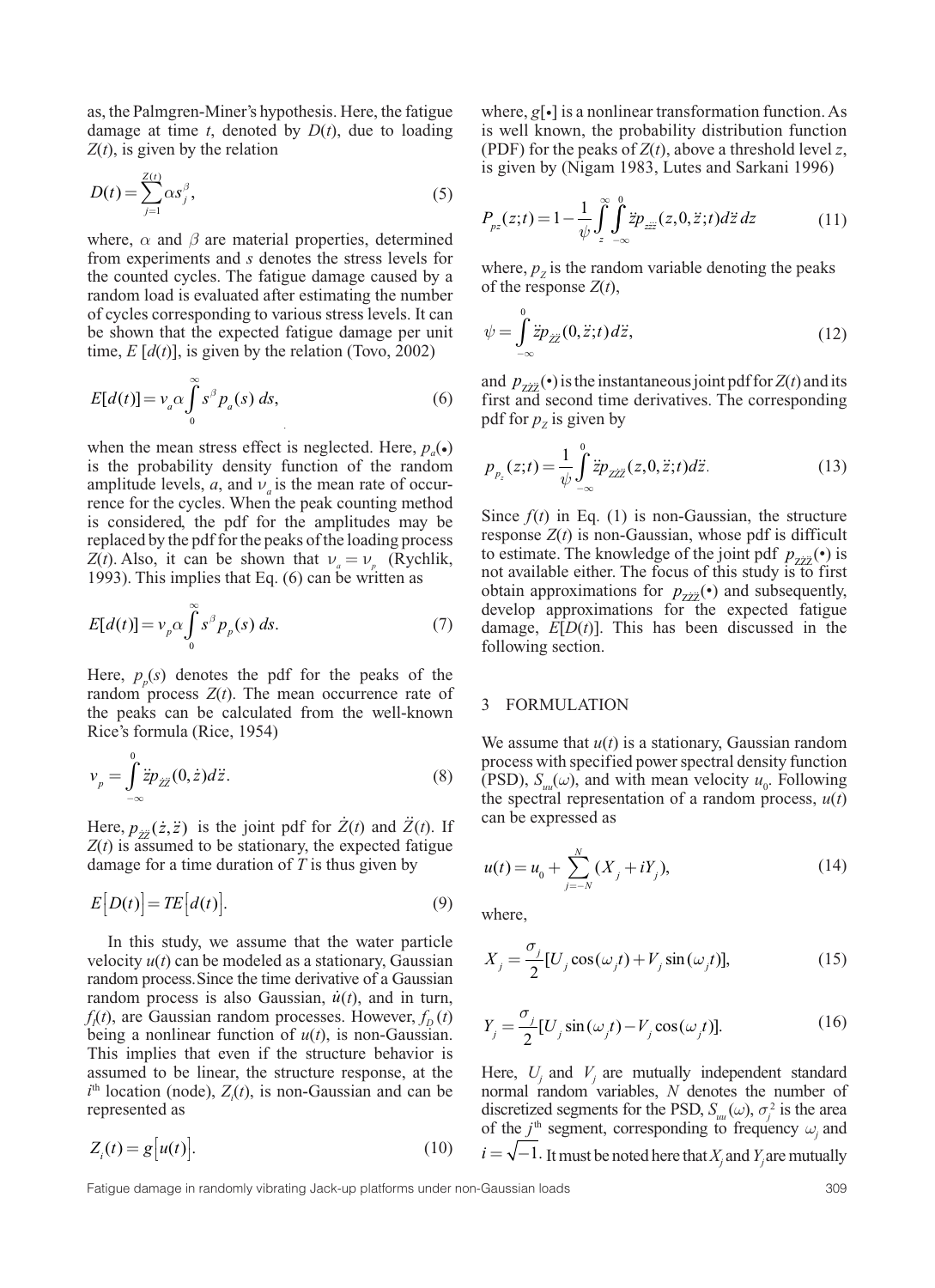correlated Gaussian random variables, with zero mean and variance equal to  $\sigma_j^2$ . It follows from Eq. (14) that the time derivative  $\dot{u}(t)$  can be expressed as

$$
\dot{u}(t) = \sum_{j=-N}^{N} (-\omega_j Y_j + i\omega_j X_j).
$$
 (17)

This leads to the expression for  $f_I(t)$  as

$$
f_{I}(t) = C_{M}\rho \frac{\pi D^{2}}{4} \sum_{j=-N}^{N} \omega_{j} (-Y_{j} + iX_{j}).
$$
 (18)

The corresponding expressions for  $f_D(t)$  is given by

$$
f_D(t) = \frac{1}{2} C_D \rho D \text{sgn}[u(t)] \Big\{ \sum_{\substack{j=-N \\ N}}^{N} \sum_{k=-N}^{N} (X_j + iY_j) \times (X_k + iY_k) + 2u_0 \sum_{j=-N}^{N} (X_j + iY_j) + u_0^2 \Big\}. \tag{19}
$$

Here, sgn[•] is the signum function and takes a value of  $+1$ ,  $-1$  or 0 respectively, for positive, negative and zero arguments. The forcing function can now be written as

$$
f(t) = f_L(t) + f_Q(t),
$$
\n(20)

where,  $f_L(t)$  and  $f_Q(t)$  respectively, denote the linear and quadratic terms, such that,

$$
f_L(t) = \sum_{j=-N}^{N} (A_j + iB_j),
$$
 (21)

$$
f_{\varrho}(t) = \frac{\text{sgn}[u(t)]}{2} C_{D} \rho D \sum_{j=-N}^{N} \sum_{k=-N}^{N} (X_{j} + iY_{j})(X_{k} + iY_{k})
$$
\n(22)

Here,

$$
A_j = \text{sgn}[u(t)]C_D \rho Du_0 X_j - C_M \rho \frac{\pi D^2}{4} \omega_j Y_j \tag{23}
$$

$$
B_j = \text{sgn}[u(t)]C_p \rho D u_0 Y_j - C_M \rho \frac{\pi D^2}{4} \omega_j X_j. \tag{24}
$$

Consequently, the structure response, at the *i*<sup>th</sup> node, can also be spilt into the linear response  $Z_{\ell}(t)$ and the quadratic correction term  $Z<sub>o</sub>(t)$ , given by (Rychlik & Gupta, 2006)

$$
Z_{L}(t) = \sum_{j=-N}^{N} H(\omega_{j}) \left\{ A_{j} + iB_{j} \right\},
$$
  
\n
$$
Z_{Q}(t) = \frac{\text{sgn}[u(t)]}{2} C_{D} \rho D
$$
\n(25)

$$
\times \sum_{j=-N}^{N} \sum_{k=-N}^{N} H(\omega_j + \omega_k)(X_j + iY_j)(X_k + iY_k). \tag{26}
$$

Here,  $H(\omega_j)$  is the structure transfer function at the  $j<sup>th</sup>$  node, corresponding to frequency  $\omega_i$ , and is given by the  $j^{\text{th}}$  entry of the vector  $H(\omega)$ , and is given by the relation

$$
H(\omega) = \mathbf{H}_{j}(\omega) = \left\{ \left[ -\omega^{2} \mathbf{M} + i\omega \mathbf{C} + \mathbf{K} \right]^{-1} \Lambda(\omega) \right\}_{j}.
$$
 (27)

Introducing the following relations,

$$
L_{1_j} = H(\omega_j) + H(-\omega_j),\tag{28}
$$

$$
L_{2_j} = H(\omega_j) + H(-\omega_j),\tag{29}
$$

$$
R_{1_j} = H(-\omega_j - \omega_k) + H(\omega_j + \omega_k)
$$
  
+ 
$$
H(\omega_j - \omega_k) + H(-\omega_j + \omega_k), \qquad (30)
$$

$$
R_{2_j} = H(\omega_j - \omega_k) + H(-\omega_j + \omega_k)
$$
  
-H(-\omega\_j - \omega\_k) - H(\omega\_j + \omega\_k), (31)

$$
R_{3_j} = i\{H(\omega_j + \omega_k) - H(-\omega_j - \omega_k) + H(-\omega_j + \omega_k) - H(\omega_j - \omega_k)\},\tag{32}
$$

$$
R_{4_j} = i \{ H(\omega_j + \omega_k) - H(-\omega_j - \omega_k) - H(-\omega_j + \omega_k) + H(\omega_j - \omega_k) \},
$$
\n(33)

it can be shown that

$$
Z(t) = Z_L(t) + Z_Q(t),
$$
\n(34)

$$
Z_L(t) = \sum_{j=1}^{N} \Big\{ A_j L_{1_j} - B_j L_{2_j} \Big\},\tag{35}
$$

$$
Z_{Q}(t) = \frac{\text{sgn}[u(t)]}{2} C_{D} \rho D \sum_{j=1}^{N} \sum_{k=1}^{N} \left\{ R_{1_{jk}} X_{j} X_{k} + R_{2_{jk}} Y_{j} Y_{k} + R_{3_{jk}} X_{j} Y_{k} + R_{4_{jk}} Y_{j} X_{k} \right\}.
$$
\n(36)

Similarly, the first and second time derivatives of *Z*(*t*), can be written as

$$
\dot{Z}(t) = \sum_{j=1}^{N} \left\{ \dot{A}_{j} L_{1_{j}} - \dot{B}_{j} L_{2_{j}} \right\} + \frac{\text{sgn} [u(t)]}{2} C_{D} \rho D \sum_{j=1}^{N} \sum_{k=1}^{N} \times \left\{ R_{1_{jk}} (\dot{X}_{j} X_{k} + X_{j} \dot{X}_{k}) + R_{2_{jk}} (\dot{Y}_{j} Y_{k} + Y_{j} \dot{Y}_{k}) + R_{3_{jk}} (\dot{X}_{j} Y_{k} + X_{j} \dot{Y}_{k}) + R_{4_{jk}} (\dot{Y}_{j} X_{k} + Y_{j} \dot{X}_{k}) \right\}, \tag{37}
$$

310 S. Gupta, N. Shabakhty & P. van Gelder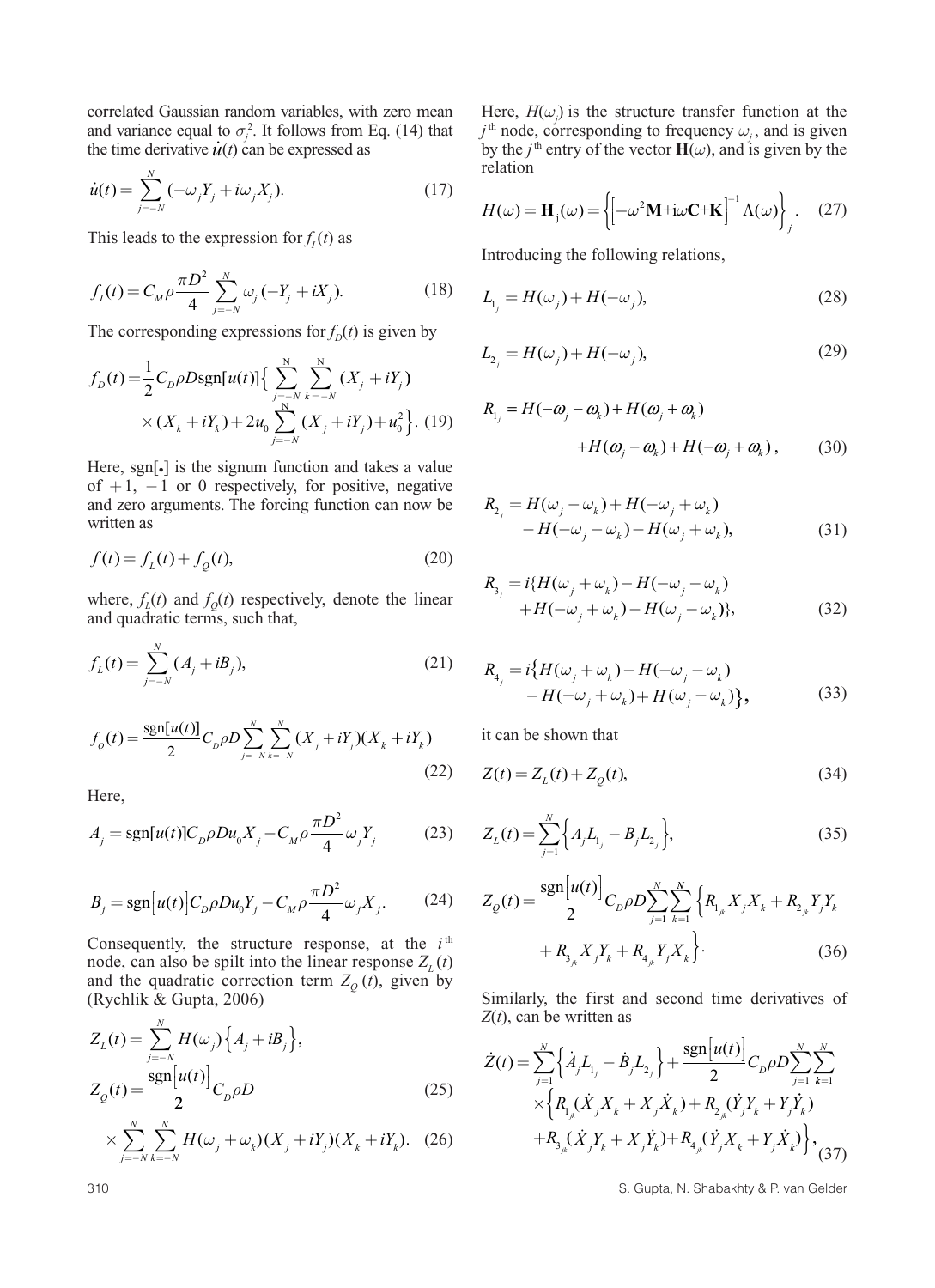$$
\ddot{Z}(t) = \sum_{j=1}^{N} \left\{ \ddot{A}_{j} L_{1_{j}} - \ddot{B}_{j} L_{2_{j}} \right\} + \frac{\text{sgn}[u(t)]}{2} C_{D} \rho D \sum_{j=1}^{N} \sum_{k=1}^{N} \times \left\{ R_{1_{jk}} (\ddot{X}_{j} X_{k} + 2 \dot{X}_{j} \dot{X}_{k} + X_{j} \ddot{X}_{k}) \right. \n+ R_{2_{jk}} (\ddot{Y}_{j} Y_{k} + 2 \dot{Y}_{j} \dot{Y}_{k} + Y_{j} \ddot{Y}_{k}) \n+ R_{3_{jk}} (\ddot{X}_{j} Y_{k} + 2 \dot{X}_{j} \dot{Y}_{k} + X_{j} \ddot{Y}_{k}) \n+ R_{4_{jk}} (\ddot{Y}_{j} X_{k} + 2 \dot{Y}_{j} \dot{Y}_{k} + Y_{j} \ddot{X}_{k}) \bigg\}.
$$
\n(38)

Here,

$$
\dot{A}_j = \frac{\text{sgn}[u(t)]}{2} C_D \rho D u_0 \dot{X}_j - C_M \rho \frac{\pi D^2}{4} \omega_j \dot{Y}_j, \qquad (39)
$$

$$
\ddot{A}_{j} = \frac{\text{sgn}[u(t)]}{2} C_{D} \rho D u_{0} \ddot{X}_{j} - C_{M} \rho \frac{\pi D^{2}}{4} \omega_{j} \ddot{Y}_{j}, \qquad (40)
$$

$$
\dot{B}_j = \frac{\text{sgn}[u(t)]}{2} C_D \rho D u_0 \dot{Y}_j + C_M \rho \frac{\pi D^2}{4} \omega_j \dot{X}_j, \qquad (41)
$$

$$
\ddot{B}_{j} = \frac{\text{sgn}[u(t)]}{2} C_{D} \rho D u_{0} \ddot{Y}_{j} + C_{M} \rho \frac{\pi D^{2}}{4} \omega_{j} \ddot{X}_{j}.
$$
 (42)

and

$$
\dot{X}_j = \frac{\omega_j \sigma_j}{2} \left\{-U_j \sin(\omega_j t) + V_j \cos(\omega_j t) \right\},\tag{43}
$$

$$
\ddot{X}_j = \frac{\omega_j^2 \sigma_j}{2} \left\{ -U_j \sin(\omega_j t) - V_j \cos(\omega_j t) \right\},\tag{44}
$$

$$
\dot{Y}_j = \frac{\omega_j \sigma_j}{2} \{ U_j \cos(\omega_j t) + V_j \sin(\omega_j t) \},\tag{45}
$$

$$
\ddot{Y}_j = \frac{\omega_j^2 \sigma_j}{2} \{-U_j \sin(\omega_j t) + V_j \cos(\omega_j t) \}.
$$
 (46)

Let us denote  $V = [X, Y]$ , where V is  $(2N \times 1)$ dimensional vector of random variables. The structure response and the first and second time derivatives, in terms of **V**, are given by,

$$
Z(t) = g[V_1, \dots, V_{2N}],
$$
\n(47)

$$
\dot{Z}(t) = \sum_{j=1}^{2N} g_j' \dot{V}_j(t),
$$
\n(48)

$$
\ddot{Z}(t) = \sum_{j=1}^{2N} \sum_{k=1}^{2N} g_{jk}^{\dagger} \dot{V}_j \dot{V}_k(t) + \sum_{j=1}^{2N} g_j^{\dagger} \ddot{V}_j(t).
$$
 (49)

Here,  $g'_{j}$  and  $g''_{jk}$  are, respectively, the first and second derivatives of  $g[\cdot]$  with respect to  $V_j$  and  $V_j \& V_k$ .

To proceed, we first introduce a set of transformations that had first been introduced in Naess (1985), with relation to the study of extremes of random processes. Using similar principles, we now rewrite

$$
p_{\text{z}\text{z}\text{z}}(z,0,\ddot{z}) = \int_{-\infty}^{\infty} \int_{-\infty}^{\infty} p_{v_{2}..v_{2N}\dot{v}_{2}..}\dot{v}_{2N}\dot{z}\ddot{z}
$$
  
× $(v_{2},...,v_{2N},z,0,\ddot{z})dv_{2}...d\dot{v}_{2N}$  (50)

Using the standard technique of transformation of random variables, we seek the relationship between the joint pdf  $p_{V_1 \ldots V_{2N}} v_2 \ldots v_{2N} z \bar{z} \cdot \cdot \cdot$  and  $p_{V_1 \ldots V_{2N}} v_i \ldots v_{2N} \bar{z} \cdot \cdot \cdot$  In order to achieve this, we assume that at time *t*, *Z* and *Z* are functions of  $V_1$  and only, with all the other random variables remaining constant at  $V_2 = v_2, ..., V_{2N} = v_{2N}$ ,  $\vec{V}_2 = \vec{v}_2, ..., \vec{V}_{2N} = \vec{v}_{2N}$ . In other words, we write

$$
Z|_{V_2 \dots V_{2N} \dot{V}_2 \dots \dot{V}_{2N}} = \tilde{g}[V_1],
$$
  
\n
$$
\dot{Z}|_{V_2 \dots V_{2N} \dot{V}_2 \dots \dot{V}_{2N}} = \tilde{g}' \dot{V}_1,
$$
\n(51)

where,  $\tilde{g}[\cdot]$  is the modified function when  $V_2$ ,..., $V_{2N}$ are assumed to be fixed at values  $v_2, \ldots, v_{2N}$ , respectively and  $\tilde{g}'$  denotes the derivative of  $\tilde{g}[\cdot]$  with respect to  $V_1$ . Assuming that for fixed values of  $Z = z$  and  $V_2 = v_2, ..., V_{2N} = v_{2N}$ , there exists *r* solutions for  $(V_1, V_1)$  from Eqs. (47)–(48), we rewrite Eq. (50) in the form

$$
p_{z\ddot{z}\ddot{z}}(z,0,\ddot{z}) = \sum_{k=1}^{r} \int_{\Omega_{k}} \int \frac{1}{\left| \mathbf{J}_{2} \right|} p_{\nu_{1} \dots \nu_{2} \dot{\nu_{1}} \dots \dot{\nu}_{2} \dot{\nu}}(v_{1}^{(k)},v_{2},...v_{2N},
$$

$$
\dot{v}_{1}^{(k)}, \dot{v}_{2},...\dot{v}_{2N}, \ddot{z}) dv_{2}...dv_{2N} d\dot{v}_{2}...d\dot{v}_{2N}.
$$
(52)

Here,  $\Omega_k$  is the domain of integration determined by the permissible set of values  $(v_2, \ldots, v_{2N}, \dot{v}_2, \ldots, \dot{v}_{2N})$  for each solution for  $(V_1, V_1)$ . **J**<sub>2</sub> is the Jacobian matrix, given by

$$
\mathbf{J}_2 = \begin{bmatrix} \partial Z / \partial V_1 & \partial Z / \partial \dot{V}_1 \\ \partial \dot{Z} / \partial V_1 & \partial \dot{Z} / \partial \dot{V}_1 \end{bmatrix} = \begin{bmatrix} \tilde{g}^{\prime} & \mathbf{0} \\ \tilde{g}^{\prime \prime} & \tilde{g}^{\prime} \end{bmatrix} . \tag{53}
$$

Now, the joint pdf  $p_{V_1 \cdots V_{2N} \dot{V_i} \cdots \dot{V}_{2N} \dot{Z}}(\cdot)$  can be written as

$$
p_{V_1 \dots V_{2N} \dot{V}_1 \dots \dot{V}_{2N} \dot{Z}}(v_1, \dots, v_{2N, \dot{V}_1}, \dots, \dot{V}_{2N}, \dot{Z}) = p_{\dot{Z}|V\dot{V}}(\dot{Z}) p_{V\dot{V}}(\mathbf{v}, \dot{\mathbf{v}})
$$
(54)

Since **V**(*t*) is a vector of stationary, Gaussian random processes, it follows that is jointly Gaussian. From Eq. (49), it is seen that  $\ddot{Z}\vert_{y,\dot{y}}$  is a linear sum of the | components of  $\ddot{V}$  and is thus Gaussian with mean and variance, given by

$$
\mu = E\bigg[a + \sum_{j=1}^{2N} b_j \ddot{V}_j\bigg] = a + \sum_{j=1}^{2N} b_j E\big[\ddot{V}_j\big],\tag{55}
$$

Fatigue damage in randomly vibrating Jack-up platforms under non-Gaussian loads 311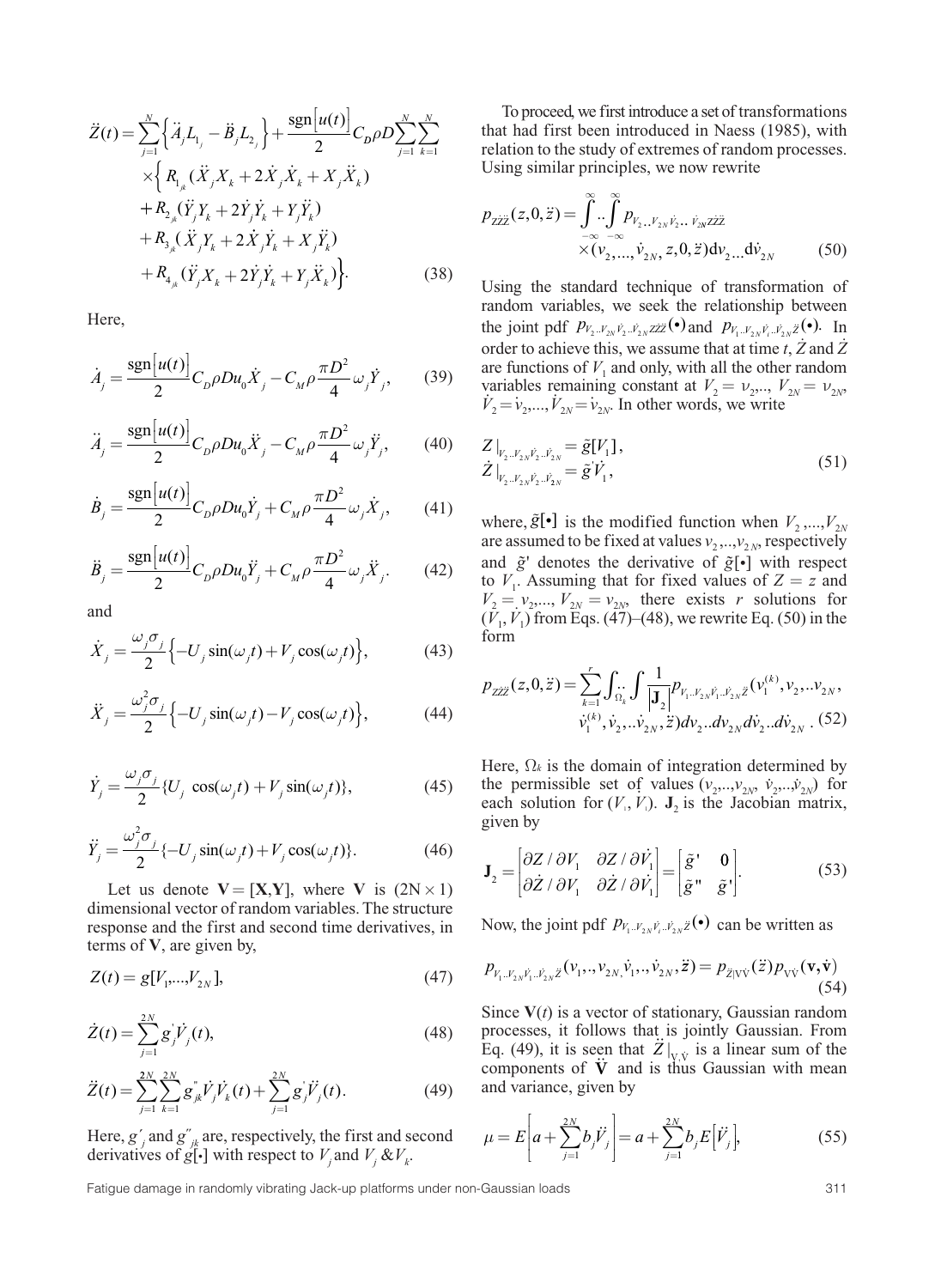$$
\sigma^2 = \sum_{j=1}^{2N} \sum_{k=1}^{2N} b_j b_k \Big( E\Big[\ddot{V}_j \ddot{V}_k\Big] - E\Big[\ddot{V}_j\Big] E\Big[\ddot{V}_k\Big] \Big). \tag{56}
$$

Here,  $a = \sum_{j=1}^n \sum_{k=1}^n v_j v_k (g_{jk}^{\dagger} | V_j = v_j, V_k = v_k)$ *N j N*  $=$   $\sum_{i}$   $\sum_{i}$   $\dot{v}_{i}$   $\dot{v}_{i}$   $(g_{il}^{*}$   $V_{i} = v_{i}$ ,  $V_{i} =$  $\sum_{j=1}^{n} \sum_{k=1}^{n} \dot{v}_{j} \dot{v}_{k} (g_{jk}^{*} | V_{j} = v_{j}, V_{k} = v_{k})$ 2 1 2 and  $E[\cdot]$  is

the expectation operator. Since appropriate linear transformations can transform a vector of nonzero mean, mutually correlated Gaussian processes into a vector of zero-mean, mutually independent Gaussian processes, without loss of generality, it can be assumed that **V** constitutes a vector of zero-mean mutually independent stationary, Gaussian processes. Thus, it can be shown that  $\mu = a$  and  $\sigma^2 = \sum b_i^2 E[\dot{V}_i^2]$ 1  $=\sum^2$  $\sum_{j=1} b_j^2 E[\ddot{V}_j]$  $\sum_{i=1}^N b_i^2 E[\ddot{V}_i^2].$ 

It follows that Eq. (54) can be written in the form

$$
p_{V_1 \dots V_{2N} \dot{V}_1 \dots \dot{V}_{2N} \dot{Z}}(\mathbf{v}, \dot{\mathbf{v}}, \ddot{\mathbf{z}}) = \frac{1}{\sqrt{2\pi}\sigma} \exp\left[-\frac{(\ddot{z} - a)^2}{2\sigma^2}\right] \times \prod_{j=1}^{2N} p_{V_j \dot{V}_j}(\mathbf{v}, \dot{\mathbf{v}})
$$
(57)

where,  $p_{v_i}(v_j)$  and  $p_{v_j}(v_j)$  denote respectively, the *ph*<sup> $\left\{\frac{V_i}{V_j}\right\}$  and  $\left\{\frac{V_j}{V_j}\right\}$ . When appropriate transformations</sup> have been applied, such that **V** constitutes a vector of zero-mean, mutually independent Gaussian random processes, we write

$$
p_{v_j \dot{v}_j}(v_{j,\dot{v}_j}) = \frac{1}{2\pi\sigma_j \tilde{\sigma}_j} \exp\left[-\frac{v^2}{2\sigma_j^2} - \frac{\dot{v}^2}{2\tilde{\sigma}_j^2}\right],
$$
(58)

where,  $\sigma_j$  and  $\tilde{\sigma}_j$  are, respectively, the standard deviations of  $V_j$  and  $\dot{V}_j$ . It must be noted that for stationary, Gaussian processes, *V*⊥ *V.* Substituting Eq. (57) in Eq. (52), an approximation for the joint pdf,  $p_{z\dot{z}\dot{z}}(z,0,\ddot{z})$ , is obtained.

The next step in determining the pdf for peaks of  $Z(t)$  lies in evaluating expressions in Eqs. (11) – (13). We first focus attention on evaluation of the integral of the type in Eq. (13). Substituting the expressions for the joint pdf for  $p_{z\bar{z}\bar{z}}(z,0,\bar{z})$ , we get

$$
\Upsilon(z) = \sum_{k=1}^{r} \left\{ \int_{\Omega_k} \frac{p_{\nu_i \dot{\nu}_1}(\nu_1^{(k)}, \dot{\nu}_1^{(k)})}{|\mathbf{J}_2|} G_k(\mathbf{v}, \dot{\mathbf{v}}) \right. \\ \times \prod_{j=2}^{2N} p_{\nu_j \dot{\nu}_j}(\nu_j, \dot{\nu}_j) d\nu_2 \, dv_{2N} d\dot{\nu}_2 \, d\dot{\nu}_{2N} \right\}, \tag{59}
$$

where,

$$
G_k(\bullet) = \int_{-\infty}^{0} \ddot{z} p_{\dot{z}|\nu\dot{\nu}} (\ddot{z}|\mathbf{V} = \mathbf{v}, \dot{\mathbf{V}} = \dot{\mathbf{v}}) d\ddot{z}
$$
  
\n
$$
= -\frac{1}{2\sqrt{\pi}} \Big[ \sqrt{2}\sigma \exp\left(-\frac{a^2}{2\sigma^2}\right) + a\sqrt{\pi} \operatorname{erf}\left(\frac{a}{\sqrt{2}\sigma}\right)
$$
  
\n
$$
-a\sqrt{\pi} \Big]. \tag{60}
$$
  
\nHere,  $\operatorname{erf}(x) = (2\int_{0}^{x} \exp[-t^2/2] dt) / \sqrt{\pi}.$ 

The constant  $\Psi$  in Eq. (12) can be evaluated from

$$
\psi = \int_{-\infty-\infty}^{\infty} \int_{-\infty}^{0} \ddot{z} p_{z\dot{z}\dot{z}}(z,0,\ddot{z}) d\dot{z} dz = \int_{-\infty}^{\infty} \gamma(z) dz.
$$
 (61)

The primary difficulties involved in evaluating *I*(*z*) in Eq. (59) are:

- (a) determining the domain of integration Ω*k*, defined by the possible set of solutions for  $(V_1^{(k)}, V_1^{(k)})$ , ɺ and,
- (b) evaluation of the multidimensional integrals, which are of the form

$$
\gamma_{k} = \int \int \int \int_{\Omega_{k}} f(\nu_{1}^{(k)}, \nu_{2}, \dots, \nu_{2N}, \dot{\nu}_{1}^{(k)}, \dot{\nu}_{2}, \dots, \dot{\nu}_{2N}) \times \prod_{j=2}^{2N} p_{\nu_{j}\dot{\nu}_{j}}(\nu_{j}, \dot{\nu}_{j}) d\nu_{2} \dots d\nu_{2N} d\dot{\nu}_{2} \dots d\dot{\nu}_{2N}, \tag{62}
$$

where,  $f(\cdot) = |\mathbf{J}_2|^{-1} p_{V_1 \dot{V}_1}(v_1^{(k)}, \dot{v})$ |  $G_k(\mathbf{v}, \dot{\mathbf{v}})$ . The dimension of the integrals in Eq. (62) is  $2(2n - 1)$ . In this study, we adopt a numerical strategy to overcome these difficulties. This is discussed in the following section.

#### 4 NUMERICAL ALGORITHM

A crucial step in the above formulation lies in evaluating integrals of the type as in Eq. (62). Closed form solutions for the integrals are possible only for a limited class of problems. Here, we propose the use of Monte Carlo methods, in conjunction with importance sampling, to increase the efficiency, for evaluating these integrals. The integrals in Eq. (62) can be recast as



Figure 1. Schematic diagram for numerical algorithm for evaluating multidimensional integrals;  $g(x_1, x_2) = 0$  is the limit surface in the  $X_1 - X_2$  random variable space;  $h_{Y_1}(y_1)$  and  $h_{Y_2}(y_2)$ are the two importance sampling pdfs; two design points at distance *β* from the origin.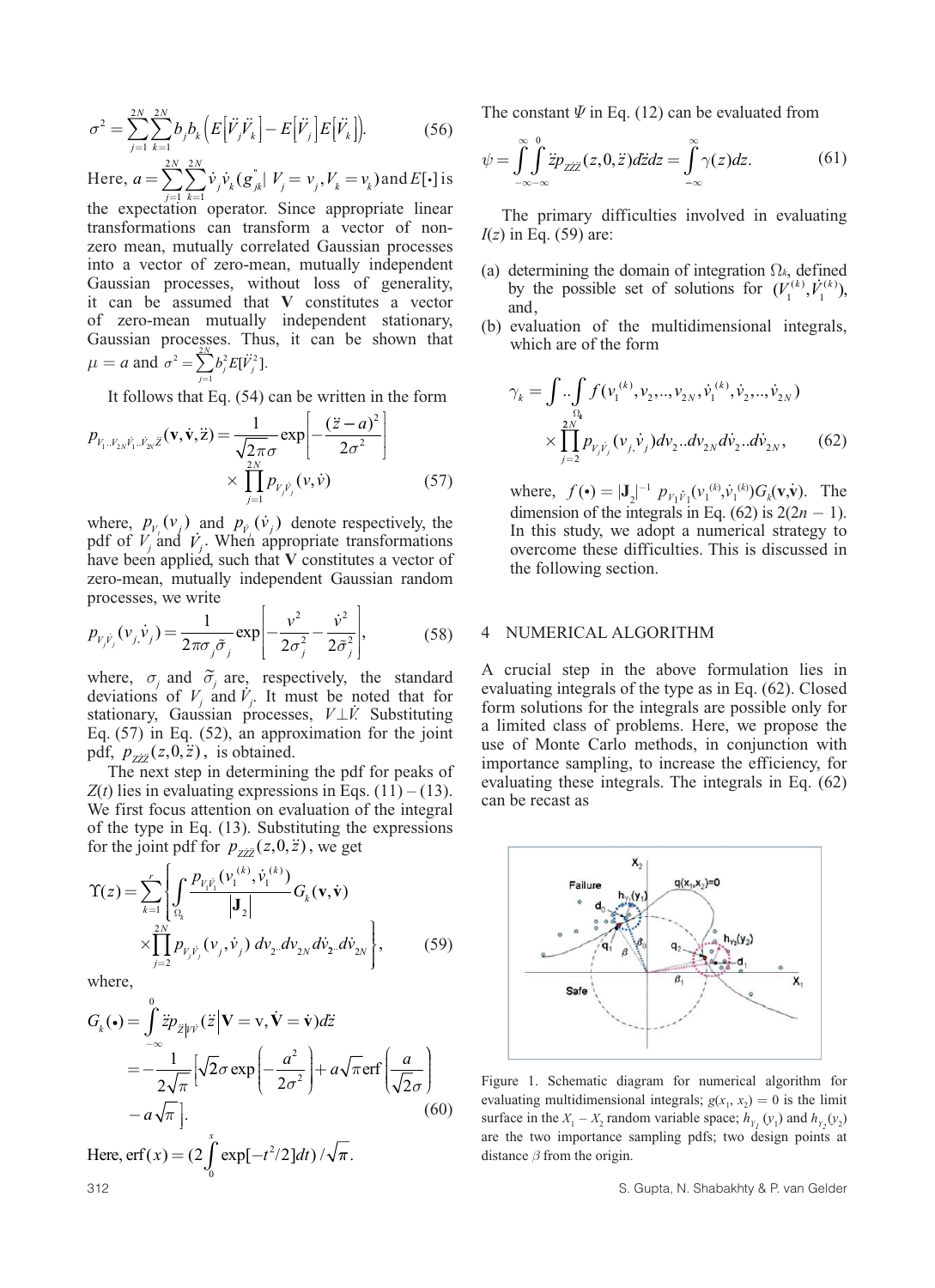$$
\begin{split} \Upsilon_{k} &= \int_{-\infty}^{\infty} I[q(\mathbf{X}) \le 0] f(\mathbf{X}) \frac{p_{\mathbf{X}}(\mathbf{x})}{h_{\mathbf{Y}}(\mathbf{x})} h_{\mathbf{Y}}(\mathbf{x}) d\mathbf{x} \\ &= \frac{1}{N} \sum_{j=1}^{N} I[q(\mathbf{X}_{j}) \le 0] f(\mathbf{X}_{j}) \frac{p_{\mathbf{X}}(\mathbf{x}_{j})}{h_{\mathbf{Y}}(\mathbf{x}_{j})}. \end{split} \tag{63}
$$

where,  $h_Y(x)$  is the importance sampling pdf and *I*[•] is an indicator function taking values of unity if  $q(X) \leq 0$ , indicating that the sample lies within the domain of integration Ω*k* , and zero otherwise. Since the problem is formulated into the standard normal space **X**,  $h_Y(x)$  can be taken to be Gaussian with unit standard deviation and shifted mean. The difficulty, however, lies in determining where should  $h_{\mathbf{y}}(\mathbf{x})$  be centered. An inspection of Eq. (63) reveals that the form of the integrals are similar to reliability integrals, which are of the form

$$
\Upsilon_{k} = \int_{-\infty}^{\infty} I[q(\mathbf{X}) \le 0] p_{\mathbf{x}}(\mathbf{x}) d\mathbf{x}.
$$
 (64)

This implies that for efficient computation of the integrals, the importance sampling pdf  $h_Y(x)$  may be centered on the design point for the function  $q(X) = 0.$ 

If  $q(X) = 0$  is available in explicit form, first order reliability methods (Madsen et al., 1986, Ditlevsen and Madsen 1996, Melchers 1999) can be used to determine the design point. However, in many practical applications, in general,  $q(X) = 0$  is not available explicitly. In such situations, an adaptive importance sampling strategy (Bucher, 1988) can be adopted to determine the design point. In certain problems, the domain of integration, characterized by  $q(X) = 0$ , may consist of multiple design points or multiple regions which contribute significantly to ϒ*<sup>k</sup>* (Karamchandani et al. 1989, Breitung and Faravelli 1996, Der Kiureghian and Dakessian 1998, Gupta and Manohar 2004). This is especially true when  $q(X) = 0$  is highly nonlinear, irregular or consists of disjointed regions. In these situations, it is necessary to construct a number of importance sampling functions, with each function centered at the various design points.

The steps for implementing the algorithm for numerical evaluation of integrals of the type in Eq. (62) has been developed and discussed (Gupta and van Gelder, 2005a,b). The sequential steps for implementing the algorithm are detailed below, with reference to the schematic diagram in Fig. 1:

1. Carry out pilot Monte Carlo simulations in the standard normal space. If there are too few samples in the failure domain, we carry out Monte Carlo simulations with a Gaussian importance sampling

function with mean zero and a higher variance. On the other hand, if there are too few samples in the safe region, the variance of the importance sampling function is taken to be smaller. Repeat this step, till we have a reasonable number of samples in the failure and the safe regions.

- 2. We sort the samples lying in the failure domain according to their distance from the origin.
- 3. A Gaussian importance sampling pdf is constructed which is centered at the sample in the failure domain lying closest to the origin. Let this point be denoted by  $d_0$  and its distance from the origin be denoted by  $\beta_0$ .
- 4. We check for samples in the failure domain, within a hyper-sphere of radius  $\beta_1$ ,  $\beta_1 - \beta_0 = \varepsilon$ , where  $\varepsilon$  is a positive number.
- 5. For samples lying within this hyper-sphere, we check for the sample  $d_1$ , which lie closest to the origin but are not located in the vicinity of  $d_0$ . This is checked by comparing the direction cosines of  $d_1$  and  $d_0$ .
- 6. By comparing the direction cosines of all samples lying within the hyper-sphere of radius  $\beta_1$ , we can identify the number of design points. We construct importance sampling pdfs at each of these design points. If there exists no samples with direction cosines distinctly different from  $d_0$ , there is only one design point and a single importance sampling pdf is sufficient.
- 7. During importance sampling procedure corresponding to a design point, for each sample realization,  $w$  check if  $v_1$  and  $\dot{v}_1$  are real. The indicator function is assigned a value of unity if real, and zero otherwise.
- 8. An estimate of  $\Upsilon_k$  is obtained from Eq. (63).



Figure 2. Jack-up platform considered in numerical example.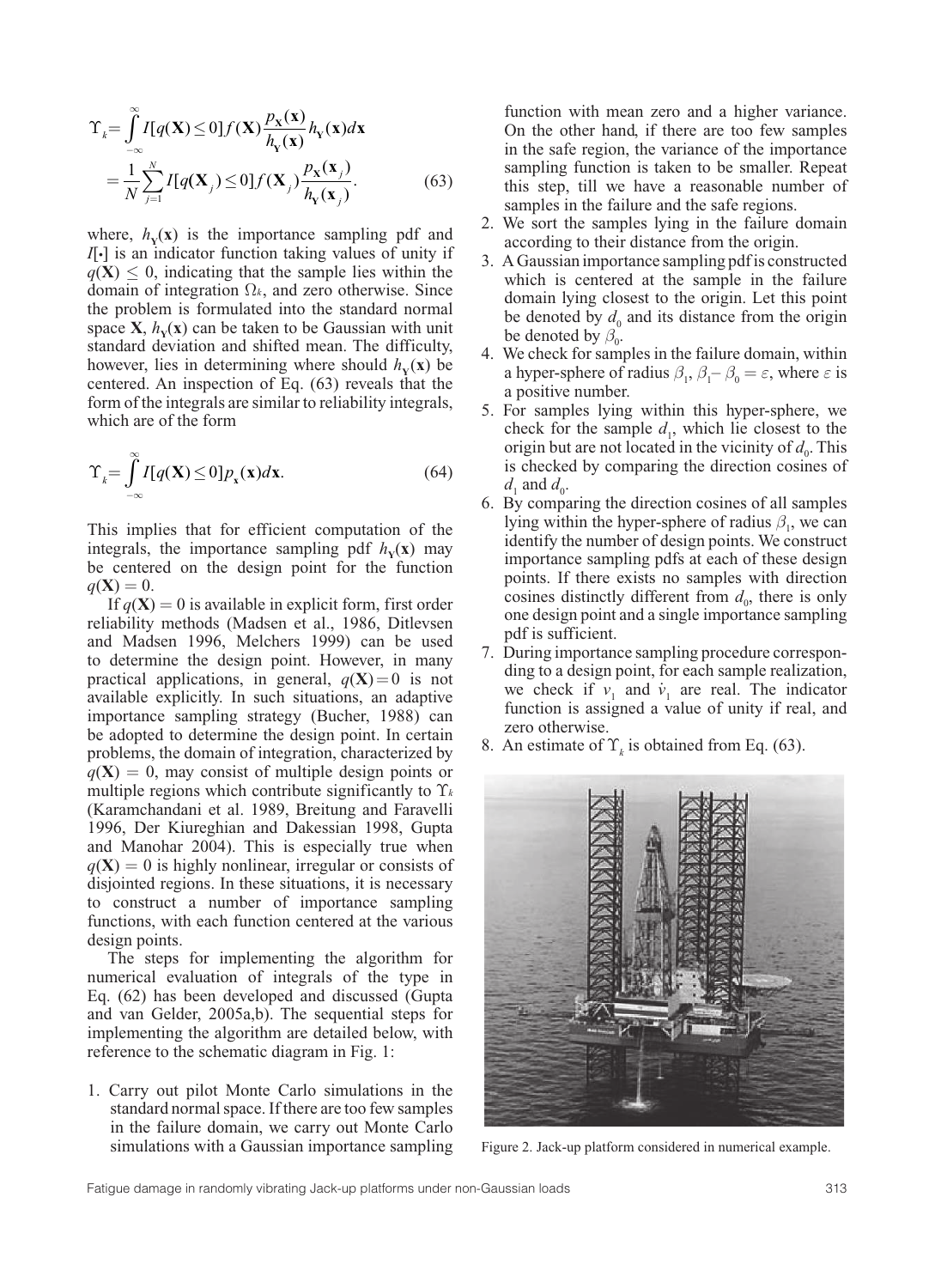In the following section, we implement the formulation and the proposed algorithm to predict the probability density function and the probability distribution function for the response of a offshore platform subjected to sea-wave random excitations.

## 5 NUMERICAL EXAMPLE

We use the proposed formulation to estimate the fatigue damage in one of the structural members of a randomly vibrating jack-up platform. The jack-up platform considered is shown in Fig. 2. Details about the jack-up platform are available in Shabakhty (2004). The excitation loads are assumed to be only due to the sea-waves acting on the structure and are taken to be random dynamic loads.



Figure 3. Schematic diagram for the elevation and the plan views for the jack-up platform.



Figure 4. Finite element model for one of the legs for the jackup platform; a close up of the FE model is provided for the region around the element being studied (element number 295).

The water particle velocity of the sea waves are modeled as stationary Gaussian random processes and are characterized in terms of the PSD of the form

$$
S_{UU}(\omega) = \frac{\omega^2 \cosh^2 \left[2\pi (d+\eta)/L_w\right]}{\sinh^2 \left[2\pi d/L_w\right]} S_w(\omega),\tag{65}
$$

where, *d* is the water depth,  $L_w$  is the wavelength determined from the recursive relation

$$
\omega^2 = \frac{2\pi g}{L_w} \tanh\left(\frac{2\pi d}{L_w}\right),\tag{66}
$$

*η* denotes the depth under consideration, which is zero at the mean water surface level and negative below, measured vertically along the legs of the platform, and  $S_w(\omega)$  is the PSD of the water surface elevations. Here, we adopt the Pierson-Moskowitz (PM) model for  $S_w(\omega)$ , given by

$$
S_w(\omega) = \frac{4\pi^3 H_s^2}{T_z^4} \omega^{-5} \exp\left[-\frac{16\pi^3}{T_z^4} \omega^{-4}\right],\tag{67}
$$

where,  $H_s$  is the significant wave height and  $T_z$  is the zero-crossing period. A schematic diagram of the jack-up platform is shown in Fig. 3.

A finite element (FE) model for the structure has been used for the vibration analysis; see Fig. 4 for the FE model for one of the legs. More details about the FE model are available in Shabakhty (2004). The axial, bending and the shear stresses are computed for the element numbered 295 shown in Fig. 4, as this element is found to be the most stressed element.

The numerical values considered in this example are  $H_s = 1.75$  m,  $T_z = 7.4$  s,  $\eta$  is taken to vary from 0 to  $-95$  m,  $L_w$  is taken to vary from 358.61 to  $6.8679, D = 2.05$  m,  $\rho = 1250$  kg/m<sup>3</sup>,  $C_D = 2.777$  and  $C_M = 1.824$ . The mean velocity of the current is taken to be 0.10 m/s. The PSD spectrum  $S_{UU}(\omega)$  is



Figure 5. Probability density function (pdf) for the peaks for  $\sigma(t)$ .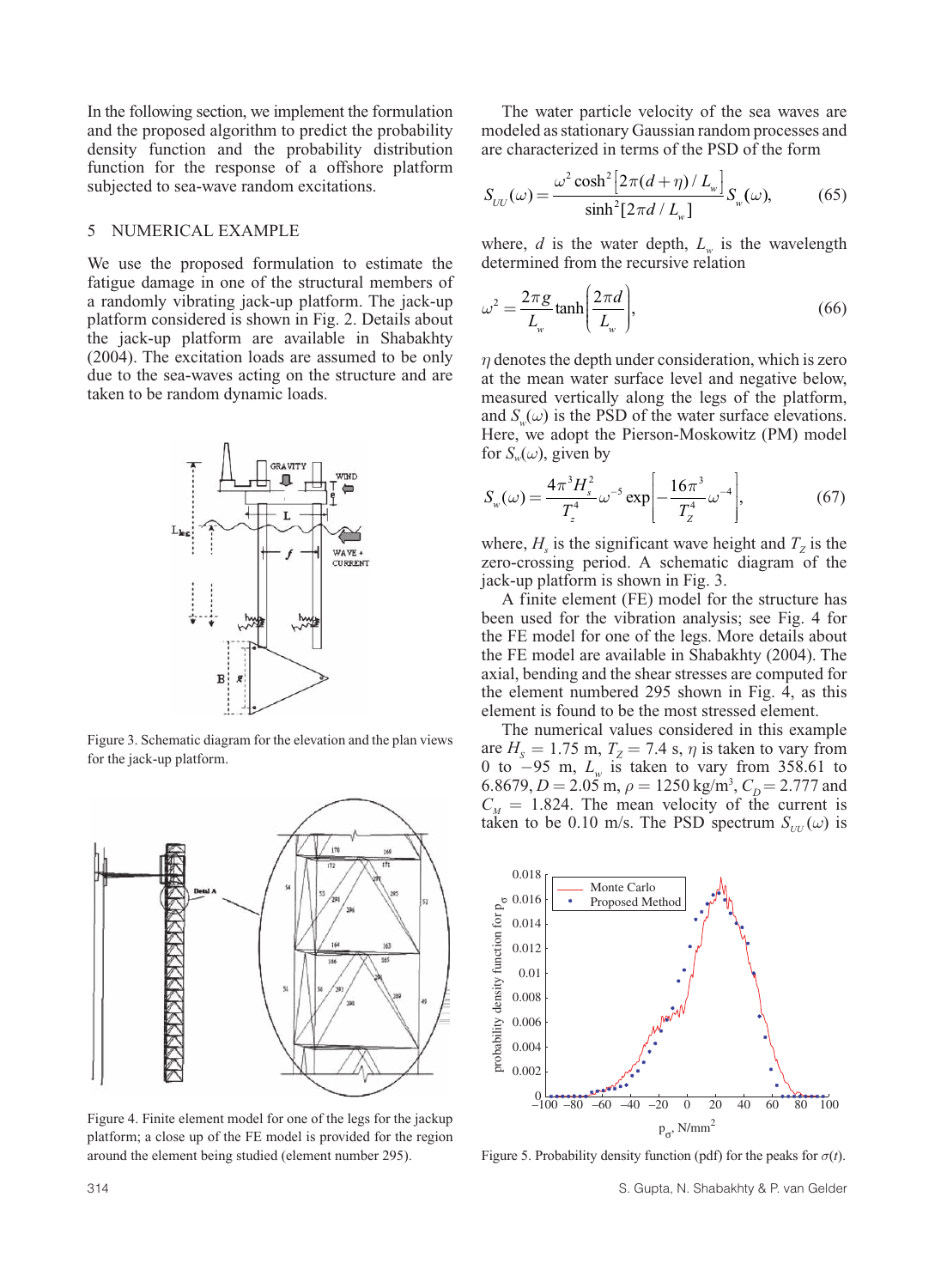

Figure 6. Probability distribution function (PDF) for the peaks for  $\sigma(t)$ .

discretized into 10 segments and hence  $N = 10$  in Eq. (14). Thus, the dimensions of the vector of random variables **V**, is 20.

We first carry out a frequency domain vibration analysis on the finite element model. The frequency response function (FRF) for the structure at the desired location of the structure is computed. Subsequently, the parameters defined in Eqs. (28)–(33), are evaluated and stored.

Following Eqs.  $(34)$ – $(36)$ , it is evident the structure response displacements are non-Gaussian, whose pdf are unknown. We focus our attention only on the stress generated due to the joint action of the axial and bending force, in the element. Thus, the stresses are obtained as linear functions of the displacements and are expressed as  $\sigma(t) = \kappa Z(t)$ , where,  $\kappa$  is a constant dependent on the material properties and geometric dimensions of the structural member under study. Therefore, it is obvious that  $\sigma(t)$  is also non-Gaussian, and has the same distributional properties as *Z*(*t*).

The pdf and the corresponding PDF for the peaks of  $\sigma(t)$ , denoted by the random variable  $p_{\sigma}$ , using the proposed method, are respectively shown in Figs. 5–6. In implementing the numerical algorithm discussed in the previous section, we consider a sample size of  $2 \times 10^5$  random variables. It is to be noted that, at any instant of time *t*, the form of the performance function  $q(X) = 0$  depends on the signum function. Thus, the problem can be viewed as the conjunction of two different problems– depending on the signum function taking values equal to  $+1$  or  $-1$ . This implies that the contribution to  $\Upsilon_k$  in Eq. (63) has contributions corresponding to two different performance function, either of which could have multiple design points. However, it has been found that for this example, there exists only one design point each, corresponding to the two performance functions, subject to the tolerances defined in the algorithm.

The validity of these predictions is compared with the predictions obtained from full scale Monte Carlo simulations, which are assumed to be the benchmark. In the Monte Carlo procedure, we first determine the PSD for  $\sigma(t)$ , using random vibration theories. Next, we digitally generate an ensemble of time histories for  $\sigma(t)$ , using the well known spectral decomposition method (Shinozuka and Deodatis, 1991, Nigam and Narayanan, 1994). Using the WAFO toolbox (Brodtkorb et al*.*, 2000), we next identify the peaks corresponding to each sample time history for  $\sigma(t)$ . Subsequently, we construct the pdf and the corresponding PDF for the peaks of  $\sigma(t)$ , by statistically processing of the peaks for the entire ensemble. These constructs for the pdf and PDF serve as the benchmark with which we compare the analytical predictions obtained from this study. As can be seen from Figs. 5–6, the predictions compare reasonably well with those obtained from Monte Carlo simulations.

Next, we predict the expected fatigue damage using the peak counting method. The analytical predictions, using Eq. (7), is obtained as 0.0899 for a time duration of 20 s. Here, we assume that the parameters take the numerical values  $\alpha = 10^{-4}$  and  $\beta = 2.0$ . It is to be noted here that these parameters have been arbitrarily assumed for the sake of illustrating the proposed method. The corresponding fatigue damage obtained from Monte Carlo simulations, when the peak counting method is employed, turn out to be 0.1141. However, the computational effort required in making the predictions using the proposed formulation is less than 10% of the computational time required in the Monte Carlo procedure. The saving in computational effort can be significant when analyzing the fatigue damage in large structures for long time durations.

#### 6 CONCLUSIONS

A methodology has been developed for approximating the probability density and distribution function for the peaks of the stresses developed in a randomly vibrating jack-up platform, subjected to non-Gaussian time varying loads. The water surface elevations are modeled as stationary, Gaussian loads. The resulting forces acting on the structure, calculated using the well-known Morison's equations, are non-Gaussian. The structure behavior is assumed to be linear. Random vibration principles, in conjunction with the finite element method, are used to determine the probabilistic characteristics of the response quantities, such as stress and displacements, in a particular location of the structure. These response quantities are modeled as random processes. Using theories of random processes, analytical expressions are developed for the distribution of the peaks of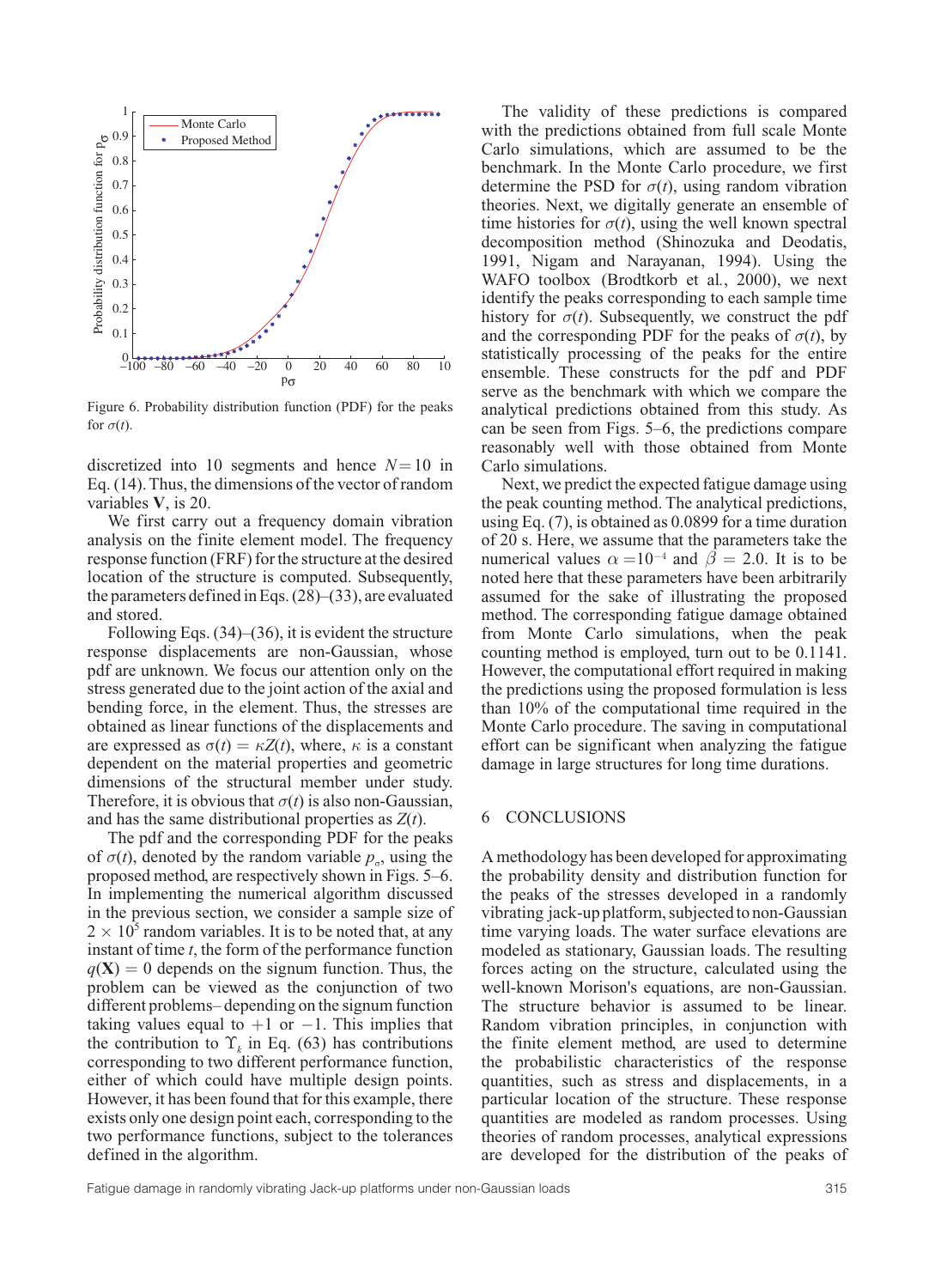these random quantities. These information, in turn, is subsequently used to estimate the expected fatigue damage, according to the peak counting method. The analytical predictions are compared with those obtained from Monte Carlo simulations which serve as the benchmark. The computational effort involved in the proposed analytical method is significantly less than the Monte Carlo procedure.

A key feature in the development of the proposed method lies in the assumption, that for high thresholds, the number of level crossings of a non-Gaussian process can be modeled as a Poisson point process. The assumption of the out crossings being Poisson distributed has been proved to be mathematically valid for Gaussian processes when the thresholds approach infinity. (Cramer 1966). However, it has been pointed out that for threshold levels of practical interest, this assumption results in errors whose size and effect depend on the bandwidth of the processes (Vanmarcke 1972). While it can be heuristically argued that for high thresholds, the out crossings of non-Gaussian processes can be viewed to be statistically independent and hence can indeed be modeled as a Poisson point process, to the best of the authors' knowledge, studies on the validity of this assumption, do not exist in the literature. The approximations developed in this paper, is thus expected to inherit the associated inaccuracies and limitations, due to this assumption.

It is to be emphasized here that expected fatigue damage can be calculated using various techniques proposed in the literature. It has been shown in the literature that the peak counting method over estimates the fatigue damage and serves as an upper bound for the fatigue damage. Moreover, in realistic structures, the fatigue damage usually takes place due to multiaxial stresses. This however, requires the use of alternative and more involved techniques, such as, the critical plane approaches (Socie 1987, 1993, You and Lee 1996). Some studies involving predicting the fatigue damage due to hot spot stresses or the Von Mises stresses have been reported in the literature (Preumont and Piefort 1994, Pitoiset and Preumont 2000, Rychlik and Gupta 2006). Extension of some these techniques to the present problem are possible and are currently being undertaken by the present authors.

## REFERENCES

- Breitung, K., and Faravelli, L. 1996. Chapter 5: Response surface methods and asymptotic approximations. *Mathematical models for structural reliability analysis*, (Ed. Casciati, F., and Roberts, J.B.), CRC Press, New York.
- Brodtkorb, P.A. *et al.* 2000. WAFO- A MATLAB toolbox for analysis of random waves and loads. *Proceedings of the 10<sup>th</sup> International Offshore and Polar Engineering Conference* 3: 343–350.
- Bucher, C.G. 1988. Adaptive sampling an iterative fast Monte Carlo procedure, Structural Safety 5: 119–126.
- Cramer, H. 1966. On the intersections between the trajectories of a normal stationary stochastic process and a high level, *Arkive of Mathematics* 6: 337–349.
- Der Kiuregian, A., and Dakessian, T. 1998. Multiple design points in first and second order reliability, *Structural Safety* 20(1): 37–49.
- Ditlevsen, O., and Madsen, H.O. 1996. *Structural reliability methods.* John Wiley, Chichester.
- Donley, M.G., and Spanos, P.D. 1990. Dynamic analysis of nonlinear structures by the method of statistical quadratization. *Lecture notes in Engineering* 57, Springer-Verlag, Berlin.
- Grigoriu, M. 1984. Crossing of non-Gaussian translation process*, Journal of Engineering Mechanics, ASCE* 110(4): 610–620.
- Grigoriu, M. 1995. *Applied non-Gaussian processes*, Prentice Hall, Engelwood Cliffs, New Jersey.
- Gupta S., and Manohar, C.S. 2004. An improved response surface method for the determination of failure probability and importance measures, *Structural Safety* 26: 123–139.
- Gupta, S., and van Gelder, P. 2005. Probability distribution of peaks for nonlinear combination of vector Gaussian loads, *Journal of Vibrations and Acoustics, ASME*, in press.
- Gupta, S., and van Gelder, P. 2007. Extreme value distributions for nonlinear transformations of vector Gaussian processes, *Probabilistic Engineering Mechanics* 22: 136–149.
- Hasselman, K. 1962. On the nonlinear energy transfer in a gravity wave spectrum, part 1, general theory, *Journal of Fluid Mechanics* 12: 481–500.
- Hu, S.L.J., and Zhao, D. 1992. Kinematics of nonlinear waves near free surface, *Journal of Engineering Mechanics, ASCE*  118(10): 2072–2086.
- Karamchandani, A., Bjerager, P., and Cornell, C.A. 1989. Adaptive importance sampling, *Proceedings of the 5th International Conference on Structural Safety and Reliability*, (Ed: Ang, A.H.S., Shinozuka, M., and Schueller, G.I.), ASCE, New York, 855–862.
- Langley, R.S. 1987. A statistical analysis of nonlinear random waves*, Ocean Engineering* 14(5): 389–407.
- Li, X.M., Quek, S.T., and Koh, C.G. 1995. Stochastic response of offshore platforms by statistical cubicization, *Journal of Engineering Mechanics, ASCE* 121(10): 1056–1068.
- Lin, Y.K. 1967. *Probabilistic theory of structural dynamics*, Mc-Graw Hill, New York.
- Longuet-Higgins, M.S. 1963. The effect of nonlinearities on statistical distributions in the theory of sea wave, *Journal of Fluid Mechanics* 17(3): 459–480.
- Lutes, L.D., and Sarkani, S. 2004. *Random vibrations: Analysis of structural and mechanical systems*, Elsevier Butterworth Heineman.
- Machado, U. 2003. Probability density functions for nonlinear random waves and responses, *Ocean Engineering* 30: 1027–1050.
- Madsen, H.O., Krenk, S., and Lind, N.C. 1986. *Methods of structural safety*. Engelwood Cliffs, Prentice-Hall.
- Malhotra, A.K., and Penzien, J. 1970. Non-deterministic analysis of offshore structures, *Journal of Engineering Mechanics Division, ASCE* 96(6): 985–998.
- Marczyk, J. 1999. *Principles of simulation based computer aided engineering*, FIM Publications, Barcelona.
- Melchers, R.E. 1999. *Structural reliability analysis and prediction*. John Wiley, Chichester.